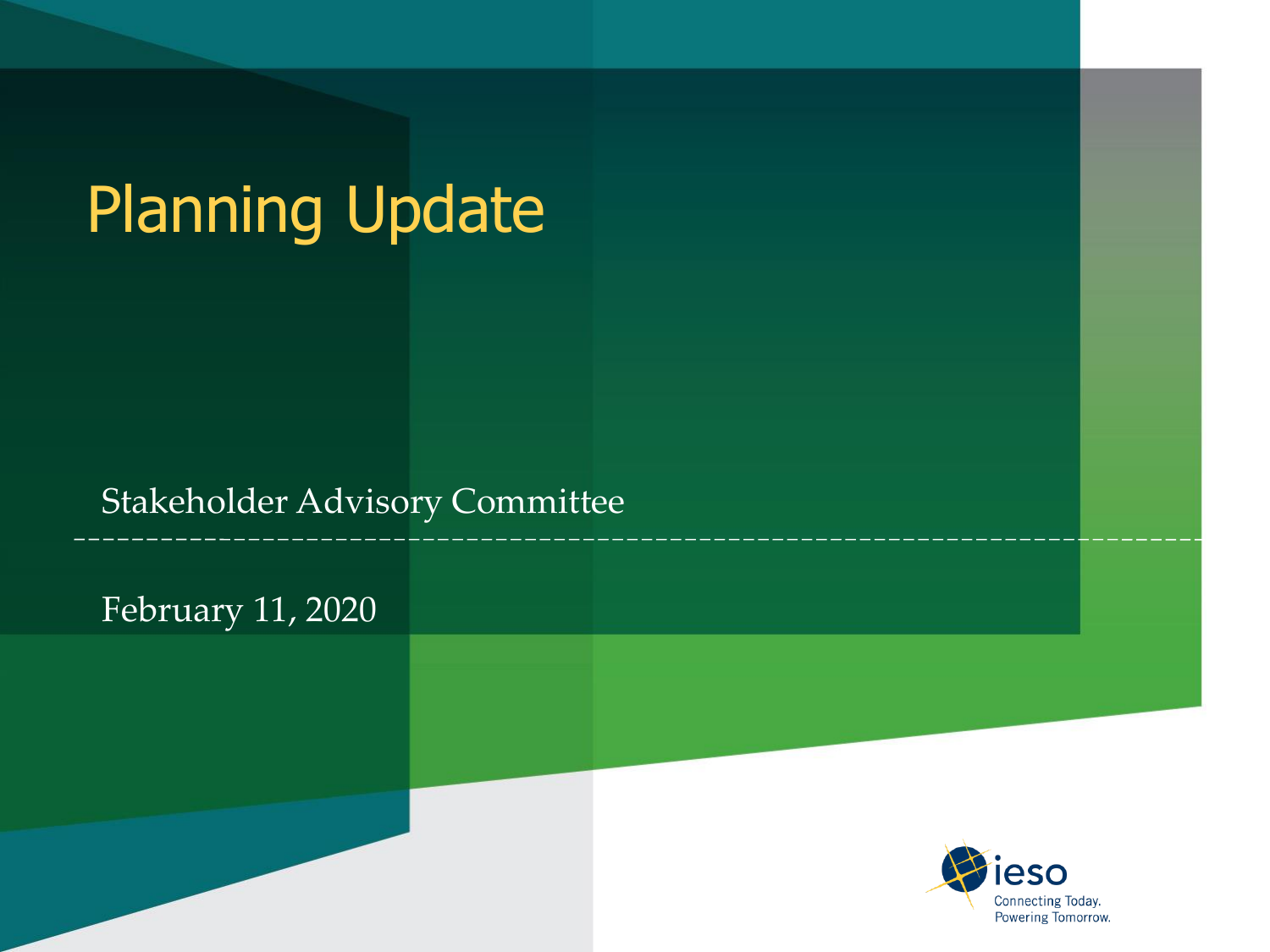# SAC Input

- Input from SAC is requested to inform:
	- Annual Planning Outlook (APO) development and Technical Planning Conference
	- Approach to engagement for 2020 planning activities
	- Approach to Resource Adequacy Engagement, Reliability Review Engagement, and development of the next APO

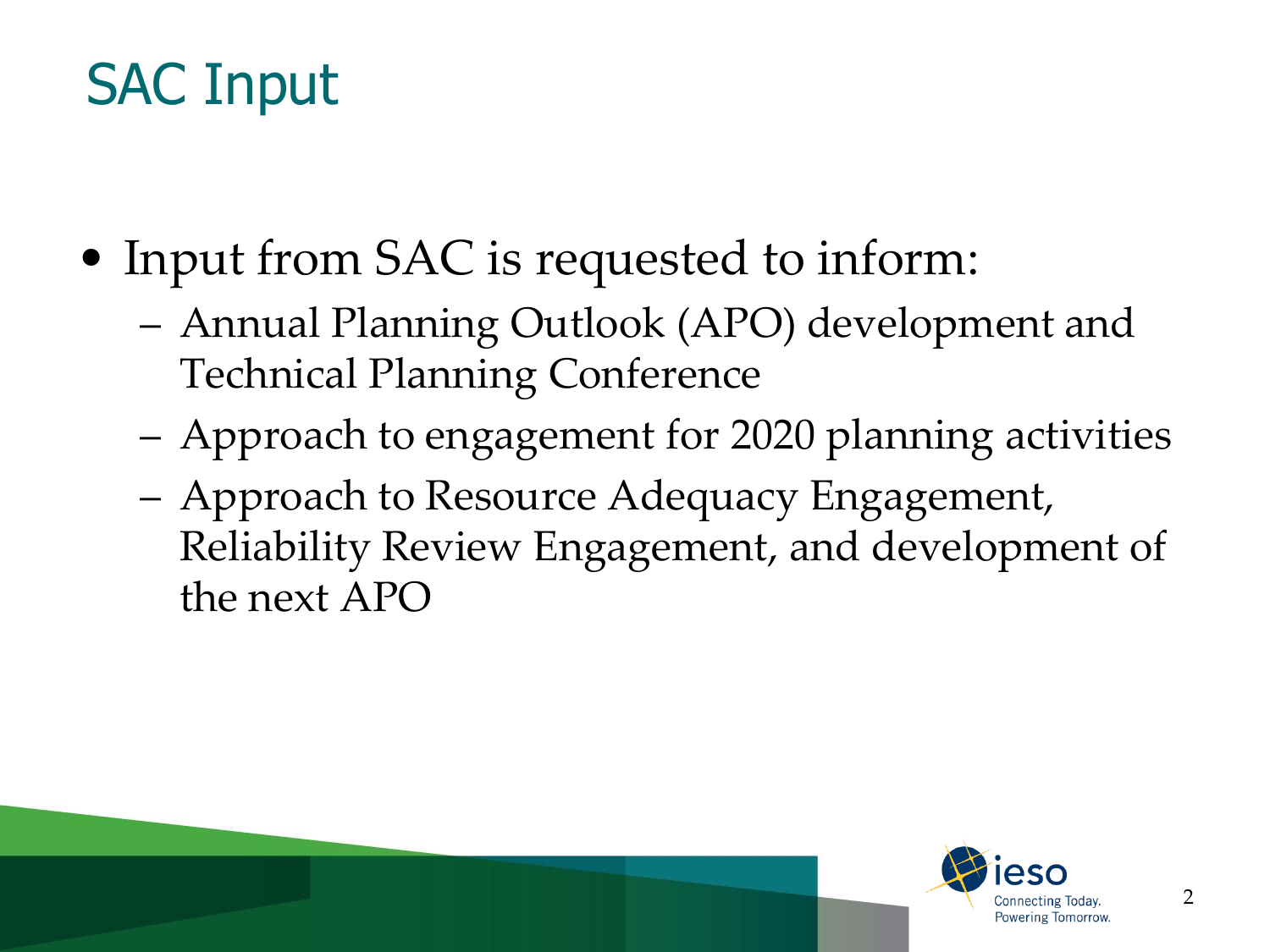# **Background**

- The 2018 Technical Planning Conference kicked-off a new approach of planning, enhancing transparency to support market development
- Three themes emerged: increase **transparency**, ensure **consistency**, and guide the evolution of planning outlooks with frequent, targeted **engagement**
- Stakeholder engagement sessions in early 2019 guided development of the Annual Planning Outlook (APO)
- The next Technical Planning Conference will seek stakeholder feedback on the first APO and kick-off engagements to guide development of the next APO

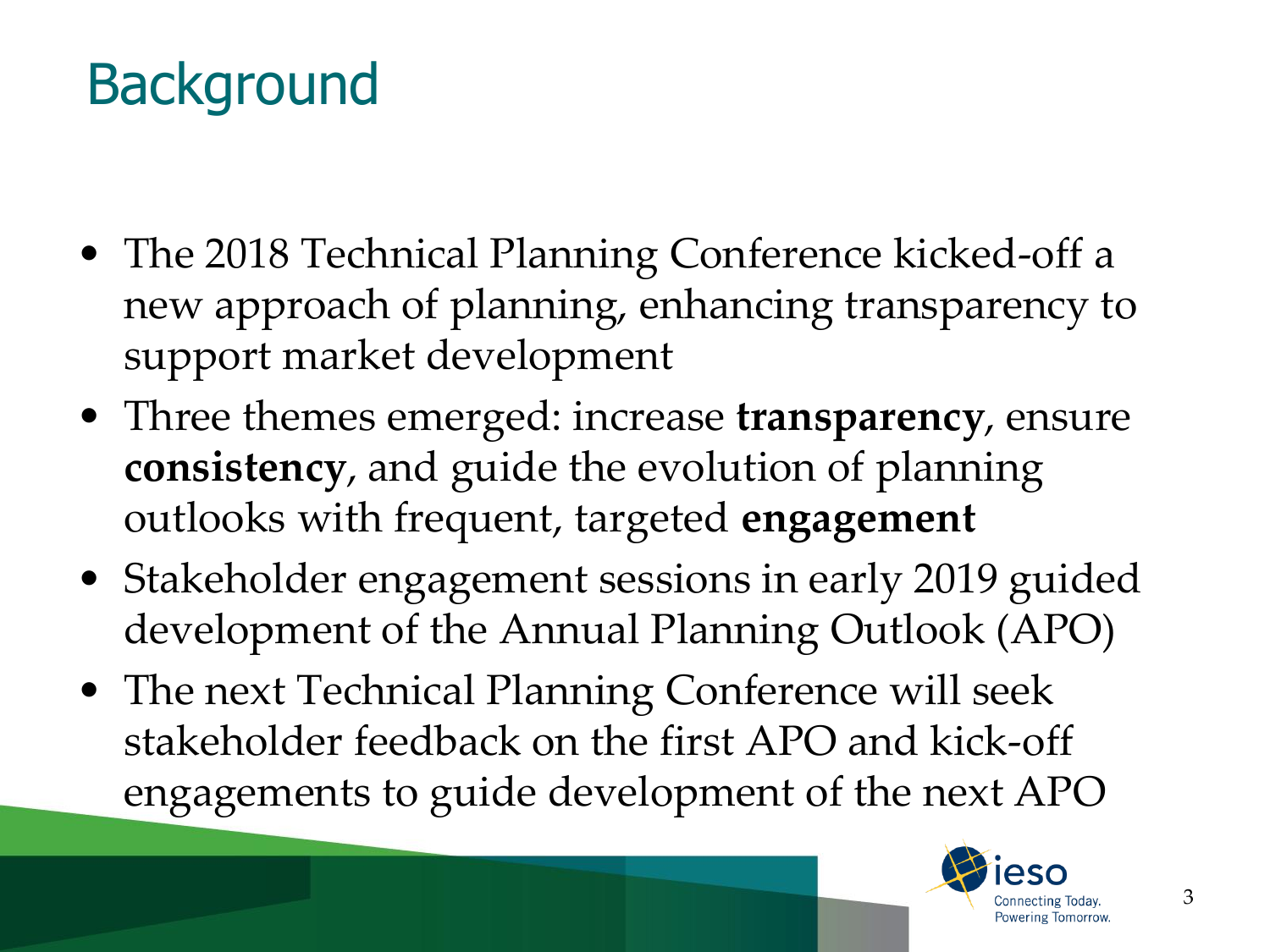# APO Results

- Preliminary results presented at August 14, 2019 SAC Meeting
- Report including methodology, data tables, and supplemental information published on January 22, 2019
- The only significant change since the preliminary results presented to SAC is the impact of extending operations at Pickering Nuclear Generating Station into 2025, illustrated on the following slide

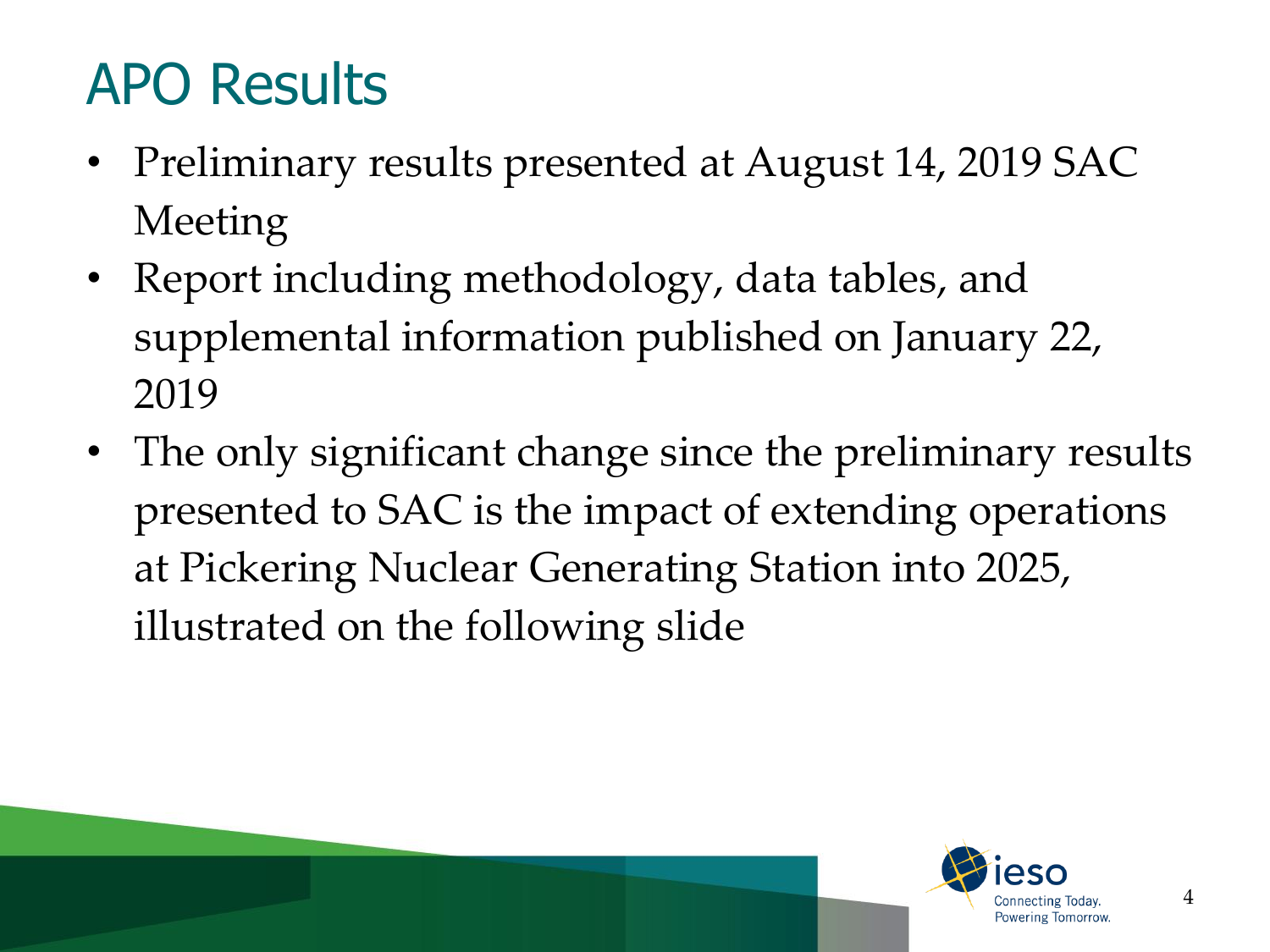#### Resource adequacy outlook: Capacity



5

**Connecting Today.** Powering Tomorrow.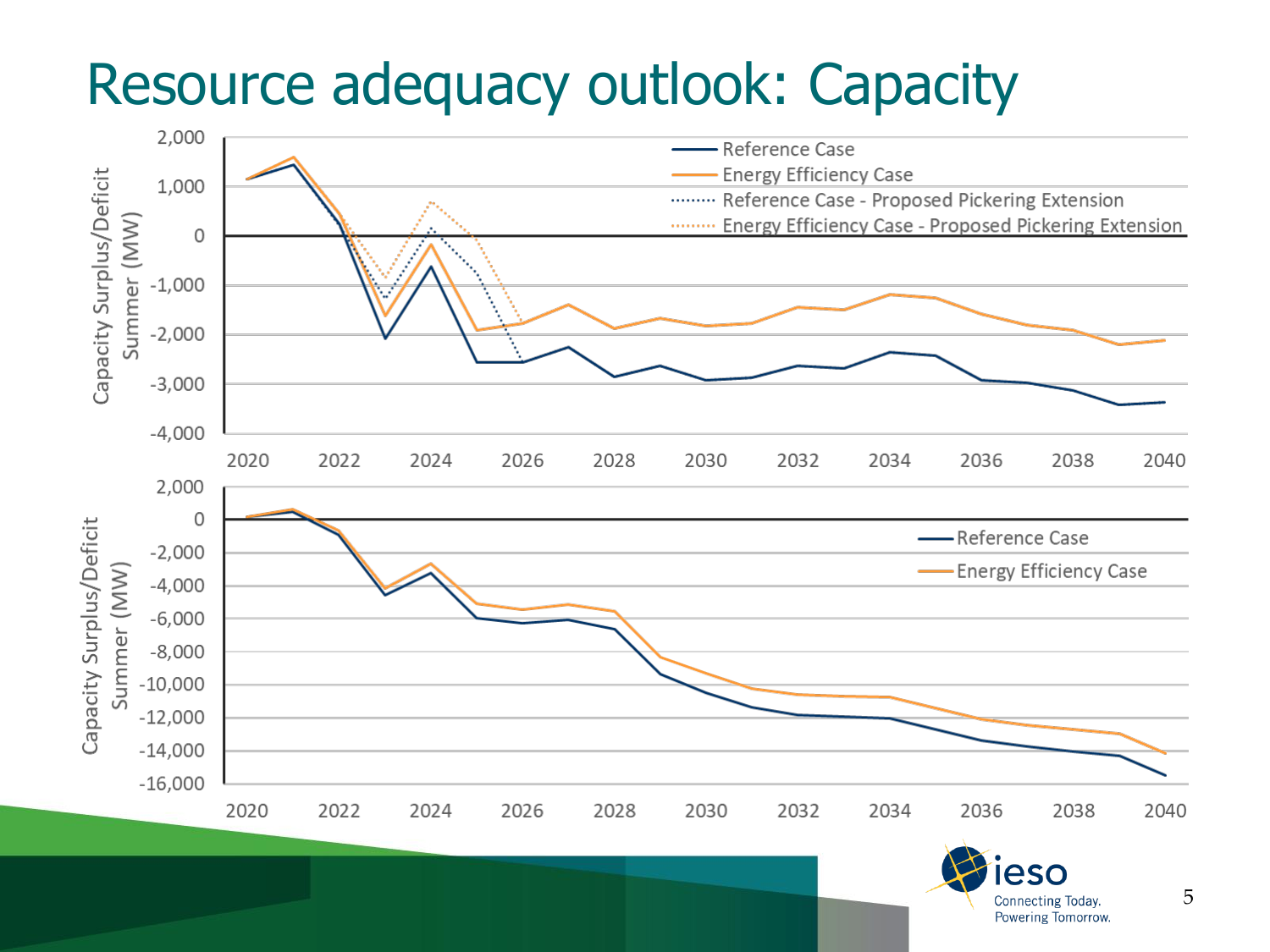# 2020 Planning Engagement Timeline

#### Technical Planning Conference (Feb 19)

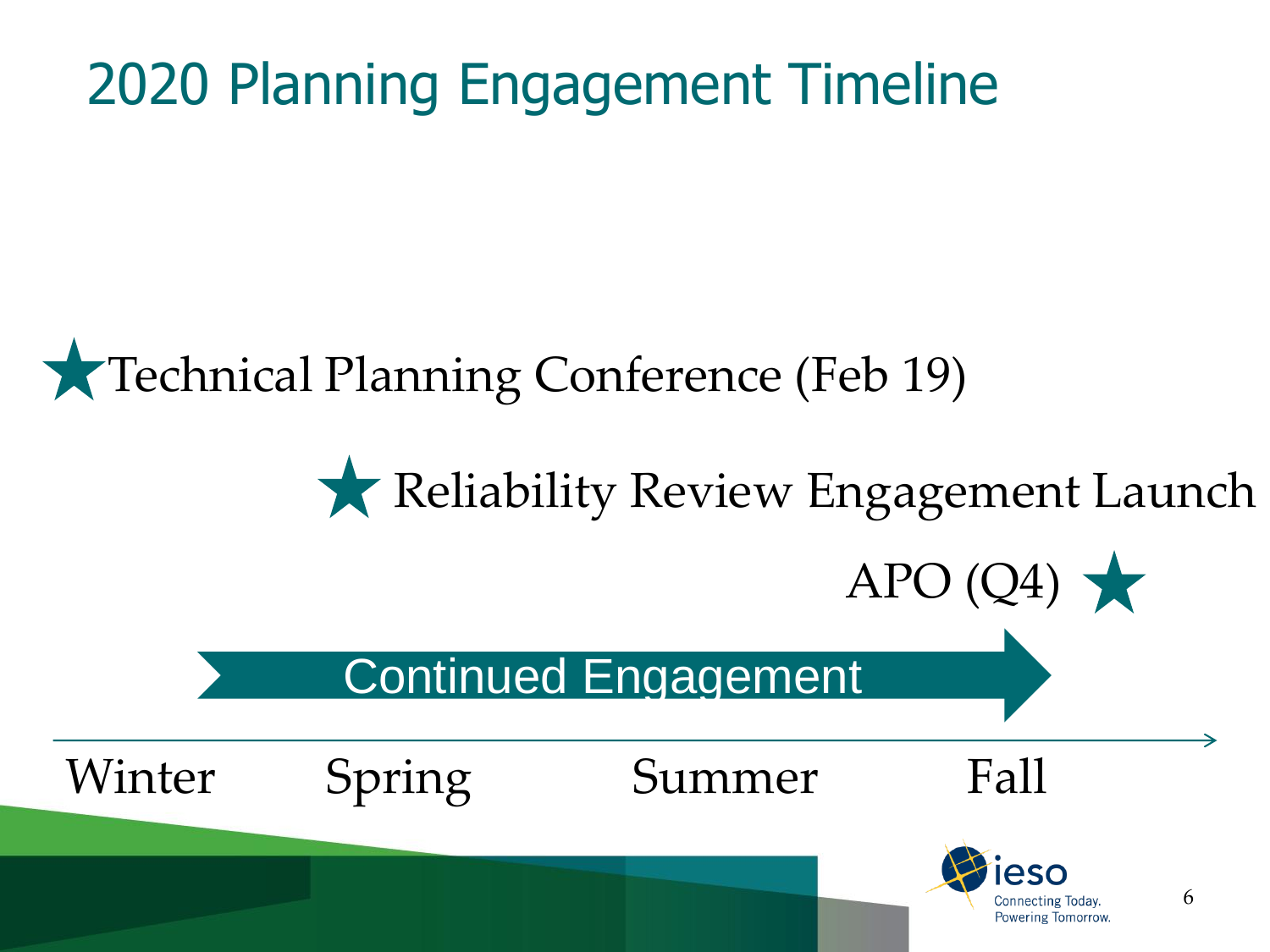# Reliability Review Engagement

# **Annual Planning** Outlook

#### A view of Ontario's electricity system needs

#### **JANUARY 2020**

#### 5.1 Capacity Needs, Uncertainty and **Planning Criteria**

It is important to recall that the capacity need identified in Chapter 4 is the result of a probabilistic risk assessment. This accounts for a fair degree of uncertainty in the key parameters of this outlook. However, any forecast of this type is based on a range of assumptions for which all uncertainty cannot be accounted.

One such variable is the set of planning assumptions and reliability criteria used in this analysis. The IESO has identified certain aspects of these assumptions and criteria which, if revised, may change the results of this analysis. Over the coming year, the IESO intends to conduct a review of its reliability criteria.

- As we transition from a period of surplus, we will review our planning and operational assumptions to determine if there are areas (with rationale) where our approaches can be revised to better reflect system capabilities
- Process will be documented appropriately and transparently
- The results should be reflected in the next APO

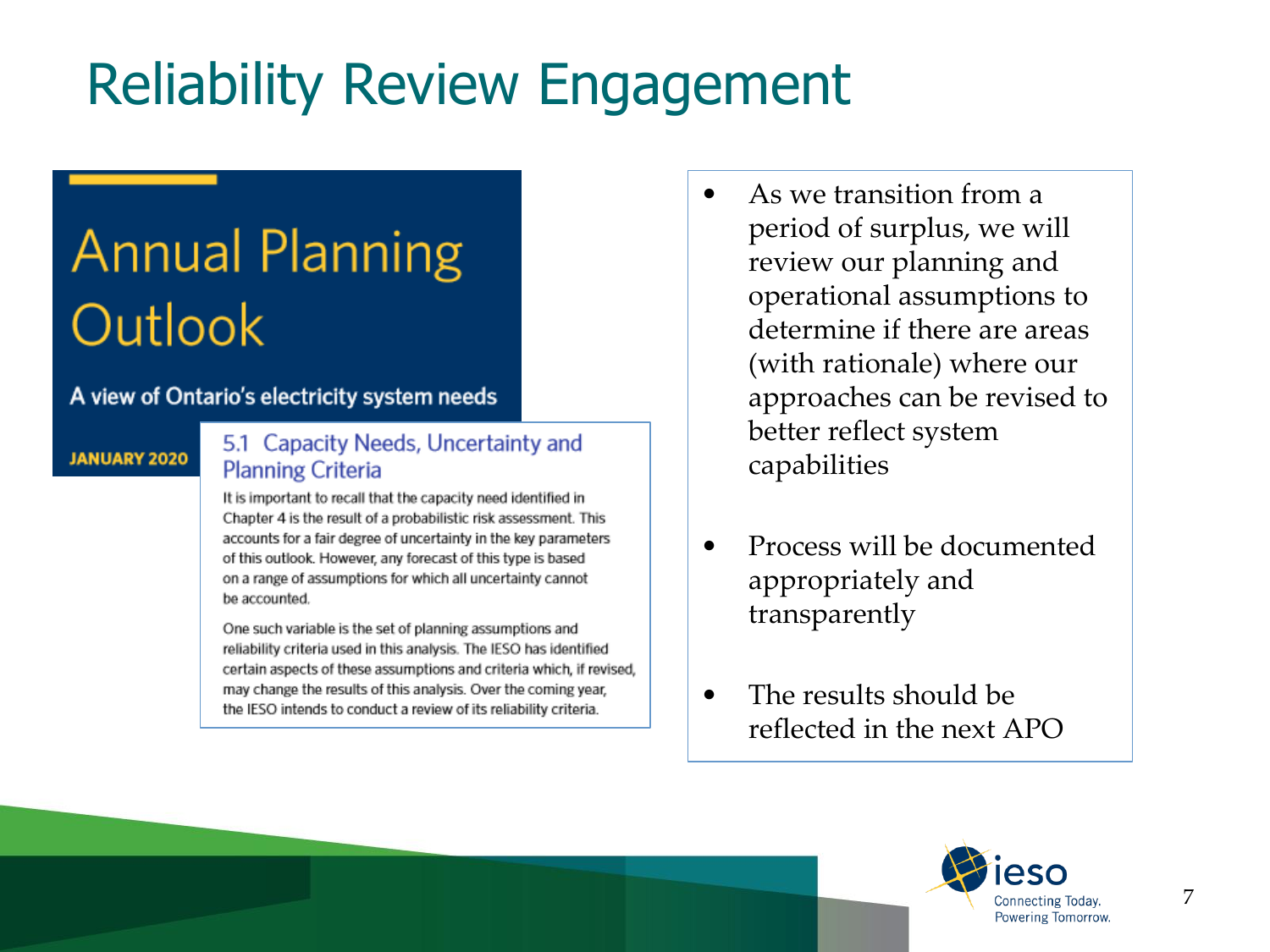# 2020 Technical Planning Conference

- The second Technical Planning Conference will be held February 19th and include:
	- Review of current APO
	- Solicit stakeholder feedback on improvements for the next APO
	- Introduce Reliability Review engagement
	- Update on the bulk system planning stakeholder engagement

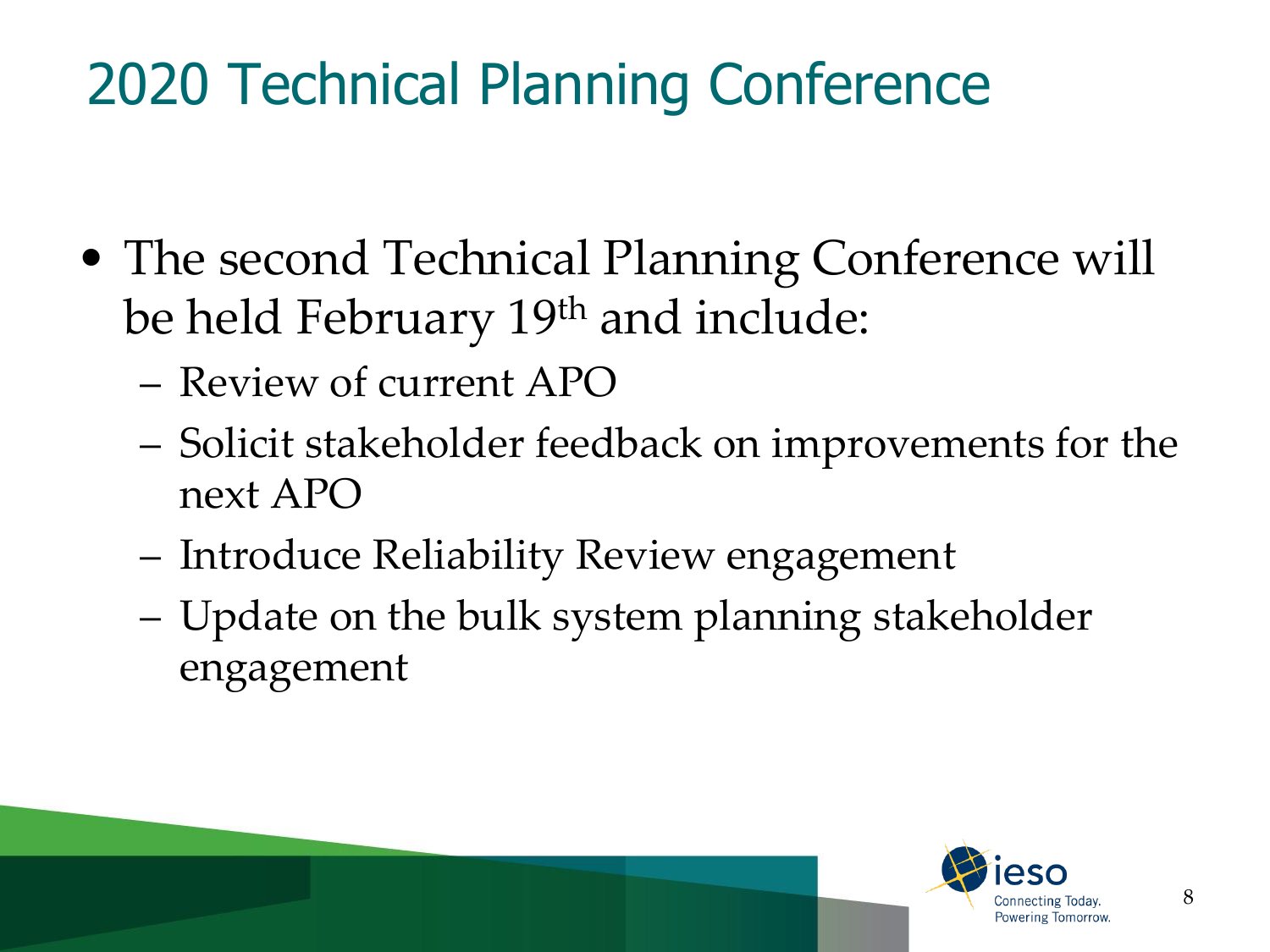# Reliability Review Engagement

• Focus of this engagement is on the IESO's approach to meeting NPCC Directory #1 for resource adequacy assessments, which states:

> Make due allowances for demand uncertainty, scheduled outages and deratings, forced outages and deratings, assistance over interconnections with neighbouring Planning Coordinator Areas, transmission transfer capabilities, and capacity and/or load relief from available operating procedures.

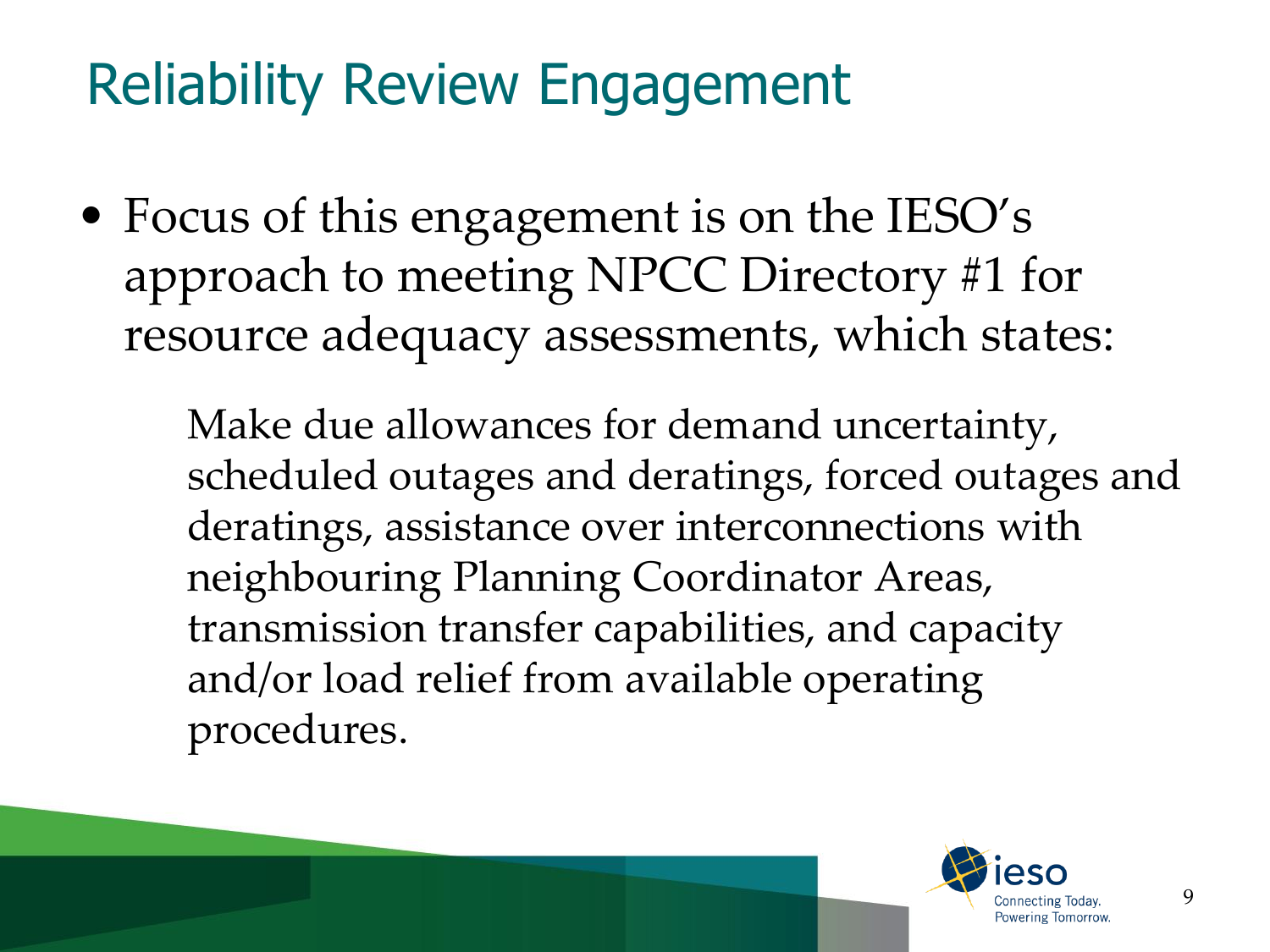# Next Annual Planning Outlook

- The next APO will build on the recently released APO and include zonal adequacy assessments
- Additional data and analysis will be informed by stakeholder consultation and could include operability needs, grid-level demand forecast, or other items that emerge from stakeholder consultation